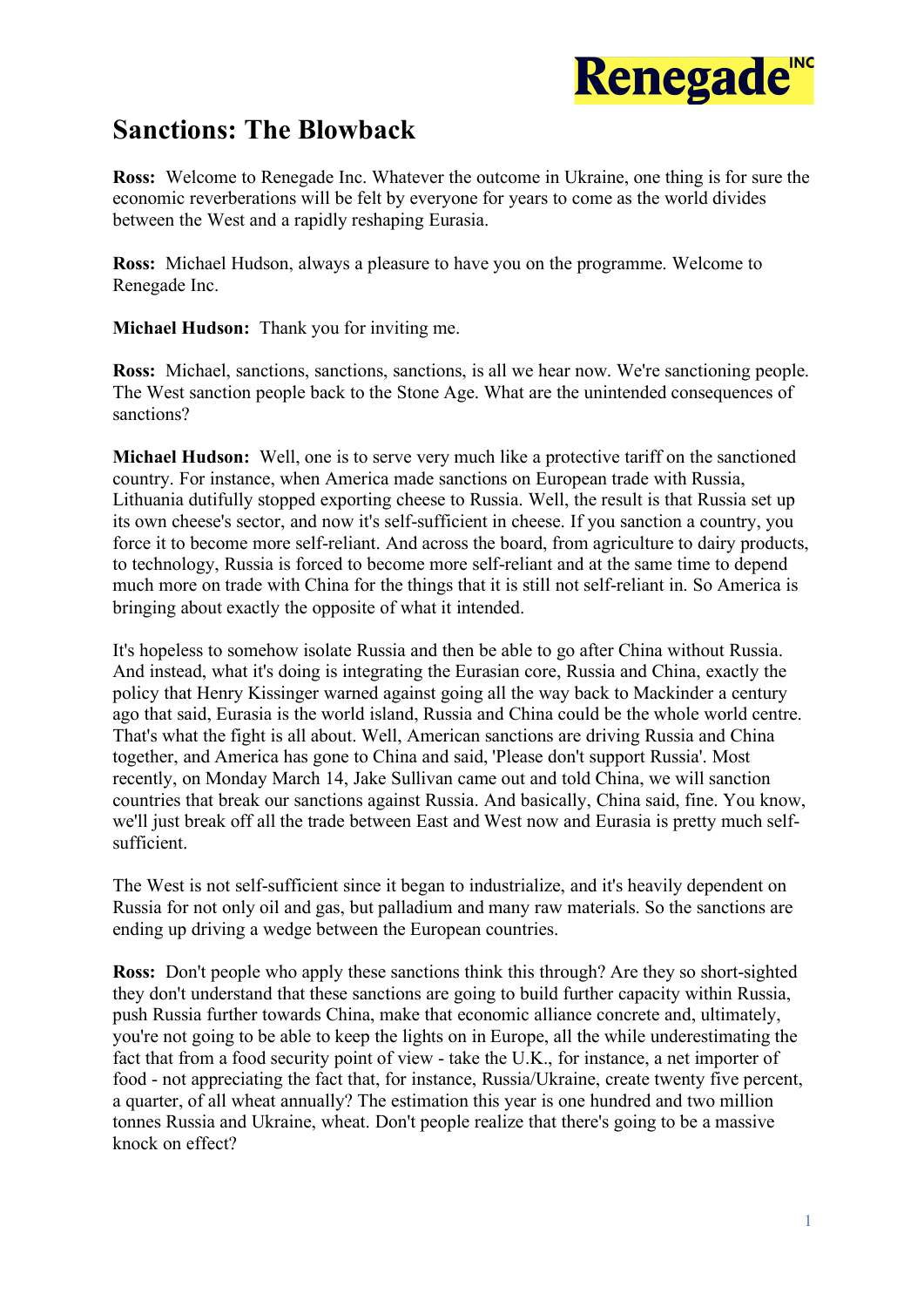

**Michael Hudson:** Yes, they do realize it. Yes, they've thought it all through. I worked with these people for more than 50 years.

**Ross:** Who are these people?

**Michael Hudson:** The neocons, basically, the people who are in charge of U.S. foreign policy. Victoria Nuland and her husband, Robert Kagan, the people that President Biden has appointed all around him, from Blinken to Sullivan and right down the line. They are basically urging people around the New American Century. They're the people who said America can run the whole world and create its own reality. And yes, they know that this is going to cause enormous problems for Germany.

They know that not only will it block the energy that Germany and Italy and other countries in Europe need through their oil and gas, but also it'll block the use of gas for fertiliser, upping their fertiliser production and decreasing their food production. They look at this and they say, 'how can America gain from all of this? There's always a way of gaining what something looks to be bad'. Well, one way they'll gain is oil prices are going way up. And that benefits the United States whose foreign policy is based very largely on oil and gas. The oil industry controls most of the world's oil trade, and that explains a lot of the US diplomacy.

This is a fight to lock the world energy trade into control by U.S. companies, excluding not only Iran and Venezuela, but also excluding Russia.

**Ross:** So as Europe pushes towards more and more green and renewable energy. And this for the Americans they must think it's a dreadful scenario insofar as they can't sell the oil as Europe becomes or wants to become more self-sufficient. So ultimately, and Britain net zero, whatever that means. But going down the renewable's path, going down the solar path, takes America's dependency or dependency on America out the game, doesn't it?

**Michael Hudson:** This is exactly the point that the European public has not realized. While most of the European public wants to prevent global warming and prevent carbon into the atmosphere, U.S. foreign policy is based on increasing, and even accelerating, global warming, accelerating carbon emissions because that's the oil trade.

Suppose that Europe got its way. Suppose if the Greens got what they wanted and Germany and Europe were completely dependent on solar energy panels, on wind energy and to some extent, on nuclear power, perhaps? Well, if they were completely self-sufficient in energy without oil or gas or coal, America would lose the primary lever. It has the ability to turn off the power and electricity and oil of any country that didn't follow U.S. diplomatic direction.

**Ross:** So when we take your analysis here and we think about how the sanctions are going to build capacity, push Russia and China together, when we start to look at sort of piggy in the middle, if you like the EU, when we're thinking about America, the EU has had a sort of abusive relationship with the Americans for quite some time now, hasn't it?

**Michael Hudson:** Well, that's true in the sense that EU foreign policy has basically been turned over to NATO. So instead of European voters and politicians making their policy, they've relinquished European foreign policy to NATO, which is really an arm of the US military. So yes, Europe has had a decent relationship with the United States diplomatically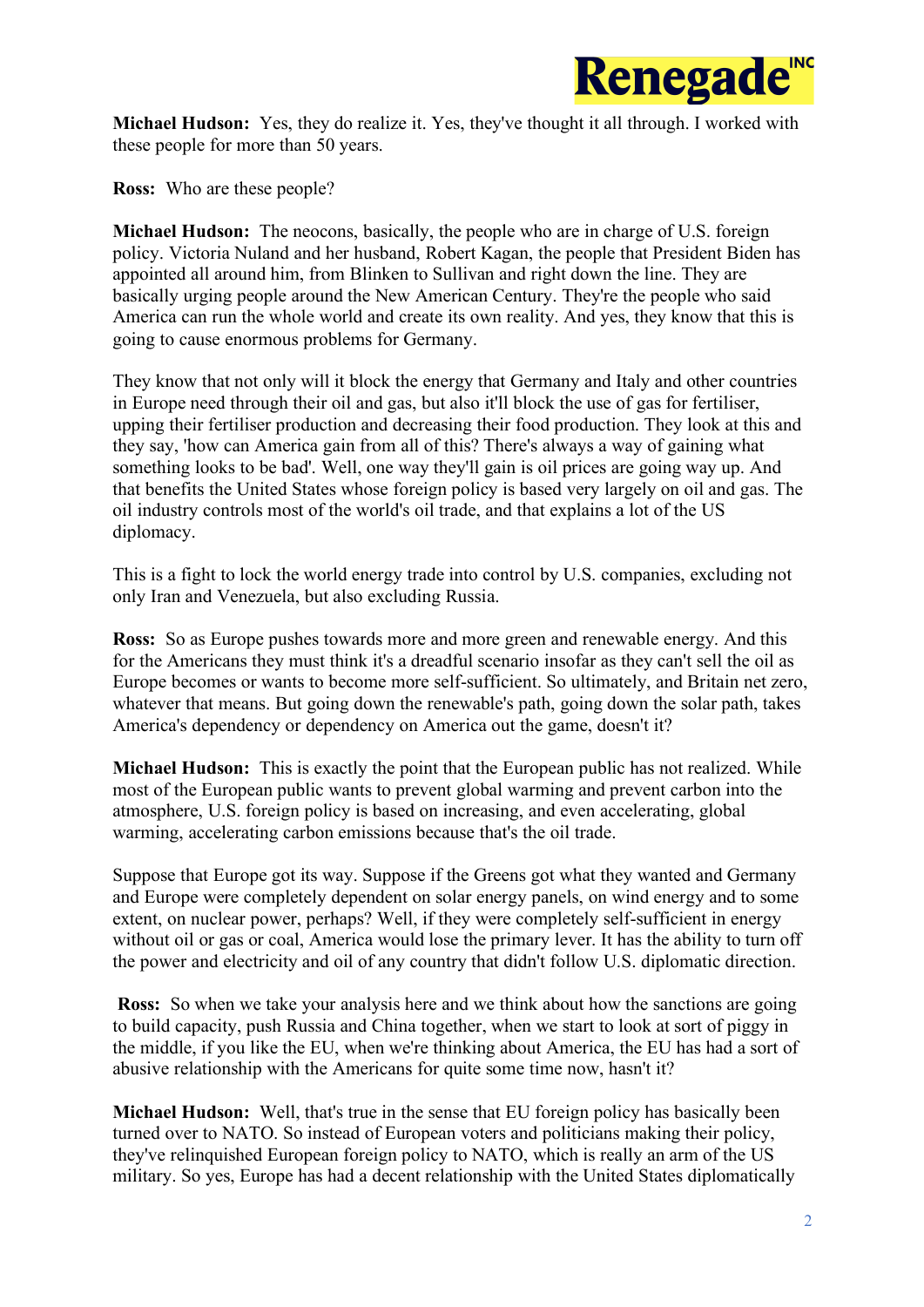

by saying, 'yes, yes, please or yes, thank you', by not being independent. Of course, if it were independent, the relationship would not be so friendly and decent.

**Ross:** So for countries that are net importers of food, need to keep the lights on, need heating and need cheap oil. How does this pan out? What does it look like for the UK? What does it look like for the EU?

**Michael Hudson:** Well, Vice President, Kamala Harris the other day said to Americans, 'yes, life is going to be much more expensive. Our oil prices are going up and squeezing families. But think of the poor Ukrainian babies that we're saving. So take it on the chin for the Ukrainian babies'. So basically the United States is presenting horror stories of the Ukraine and saying, if you don't willingly suffer now by isolating Russia, then Russia is going to roll over you with tanks just like it rolled over Central Europe after World War Two.

I mean, it's waving the flag of Russian aggression, as if Russia or any country in today's world has an army that's able to invade any other industrial nation. All military can do today of any country is bomb and kill other populations and industrial centres. No nation is able to occupy or rollover any industrial country. And the United States keeps trying to promote this mythology that we're still in the world of 1945. And that world ended really with the Vietnam War when the military draft ended. And no country is able to have a military draft to raise the army necessary to fight, to invade. Russia can't do it any more than Europe or the United States could do it. So all the United States can do is wave warnings about how awful Russia is and somehow convince Europe to follow the US position. But most of all, it doesn't really have to.

Europe doesn't really have a voice, and this is what the complaint by Putin and Foreign Secretary Lavrov have been saying. They say that Europe is just following the United States and it doesn't matter what the European people want or what European politicians want. The United States is so deeply in control that they really don't have much of a choice.

**Ross:** When does the consumer start to feel this? When does the European or British consumer start to feel the pinch when these sanctions are enacted? And what does that look like?

**Michael Hudson:** Well, it depends on how fast the sanctions work. The United States said, well, in another year and a half, we'll be able to provide Europe with liquefied natural gas. Well, the problem is, first of all, they've not got the ports to handle the liquefied natural gas to go into Europe.

Secondly, there are not enough ships and tankers to carry all of this gas to Europe. So unless there is very warm winters, Europe is not going to have a very easy time for the next few years. And that's only for oil and gas. It's dependent on raw materials that Russia produces. For instance, palladium is necessary for catalytic converters. Titanium is necessary to make the screws that are especially used on aeroplanes that are strong enough not to buckle and break when winds go up and down and when they're full. Russia even produces the neon and the crypton that are necessary for making some kind of electronic uses and also for many components that go into computers and information technology.

There's a whole range of exports that Europe is highly dependent on, and the United States has provided Putin with a whole list of these exports, saying, 'well, OK, we're going to fight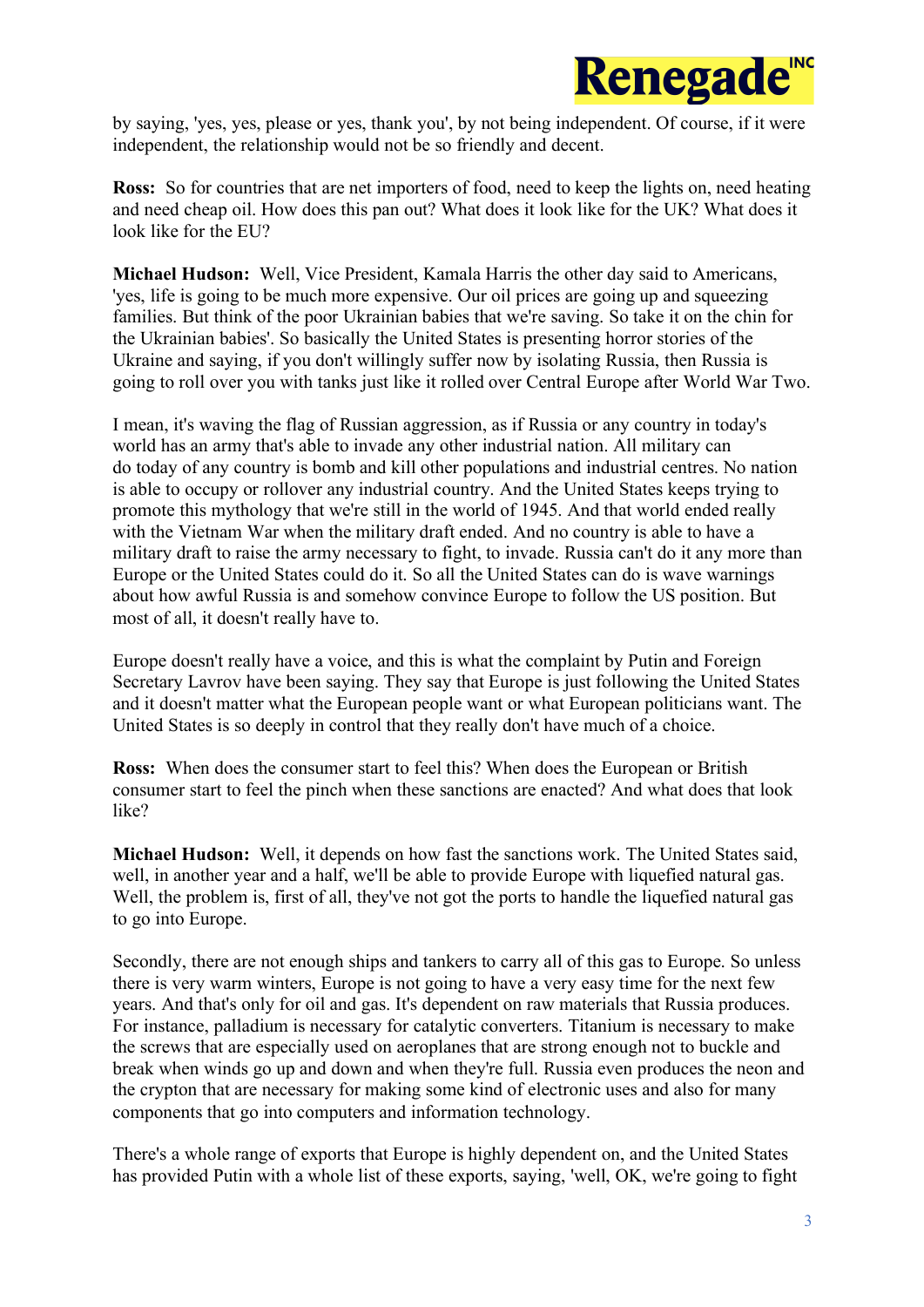

against Europe buying your oil and gas but you can certainly sell us your heavy oil that we need since we're not buying it from Venezuela. We certainly need the following list of critical materials that we need, like helium and crypton. These are our pressure points. Please don't press on them. Well, you can imagine what Putin and his advisers are saying. Thank you for giving us this list of the pressure points that you're exempting from the trade sanctions. I think if you really want a break in the unilateral, unipolar world, I think we should break now and see whether you really want to get along without trading.

**Ross:** Michael Hudson, welcome back, second half, Renegade Inc. Wonderful to have you. In that first half we followed the money, if you like. We talked about sanctions and the unintended consequences. I just want to pull back a little further if we can and just talk about the sort of tectonic shifts that are going on in the world. I spoke to somebody from Russia recently and what he said was very straightforward. He said, 'now what we have to do is begin to learn to live without the West'. Do you think that that sentiment is proliferating across Russia now? Is that the mindset?

**Michael Hudson:** Well, if you read President Putin's speeches, that's exactly what's happening. And Secretary Lavrov has voiced exactly the same feeling. There's almost a disgust with the West and a feeling from Putin, Lavrov and the other Russian spokesmen, how could we ever have hoped to have an integration with Europe after 1991? Europe really was not on our side at all, and we didn't realize that Europe is really part of the U.S. diplomatic sphere. It's like all of Europe is now backing the attack on Russia. The best thing to do is reorient our economy towards China, Asia and Eurasia and become our own selfsufficient, independent centre.

**Ross:** De-dollarisation and the amassing of plenty of gold by both the Russians and the Chinese. Just talk us through that.

**Michael Hudson:** Well, Ross, you asked in the first half of this interview how has American sanctions worked against it? I should have mentioned what you just mentioned, the dollar. The United States just grabbed all of Russia's foreign exchange reserves, just as England a few months ago grabbed all of Venezuela's gold that was held in the Bank of England when Venezuela tried to spend this gold on buying medical supplies to cope with the COVID virus. So basically, the United States have said, if any foreign country holds its reserves in the United States or accounts in U.S. banks.

If a country in the global south tries to pay its foreign debt by holding its reserves in US banks in order to be the paying agent on the interest on its foreign debt. And if that foreign country does something we don't like, like trade with Russia or permit more labour unionization or try to become independent in food, we're just going to do what we did to Venezuela, what we did to Iran when we grabbed its foreign exchange reserves or what we did to Russia. And that means that other countries all of a sudden see what they thought was their flight to security, what they thought was their most secure savings, their holdings in U.S. banks, US treasury bill, all of a sudden, is holding them hostage and is a high risk.

Even the Financial Times of London has been writing about this, saying, how can the United States that was getting a free ride off the dollar standard for the last 50 years, ever since 1971, when foreign countries held dollars instead of gold and basically holding dollars means you buy U.S treasury bonds to finance the US budget deficit and the balance of payments deficit. How can the United States kill the goose that's giving it the free ride?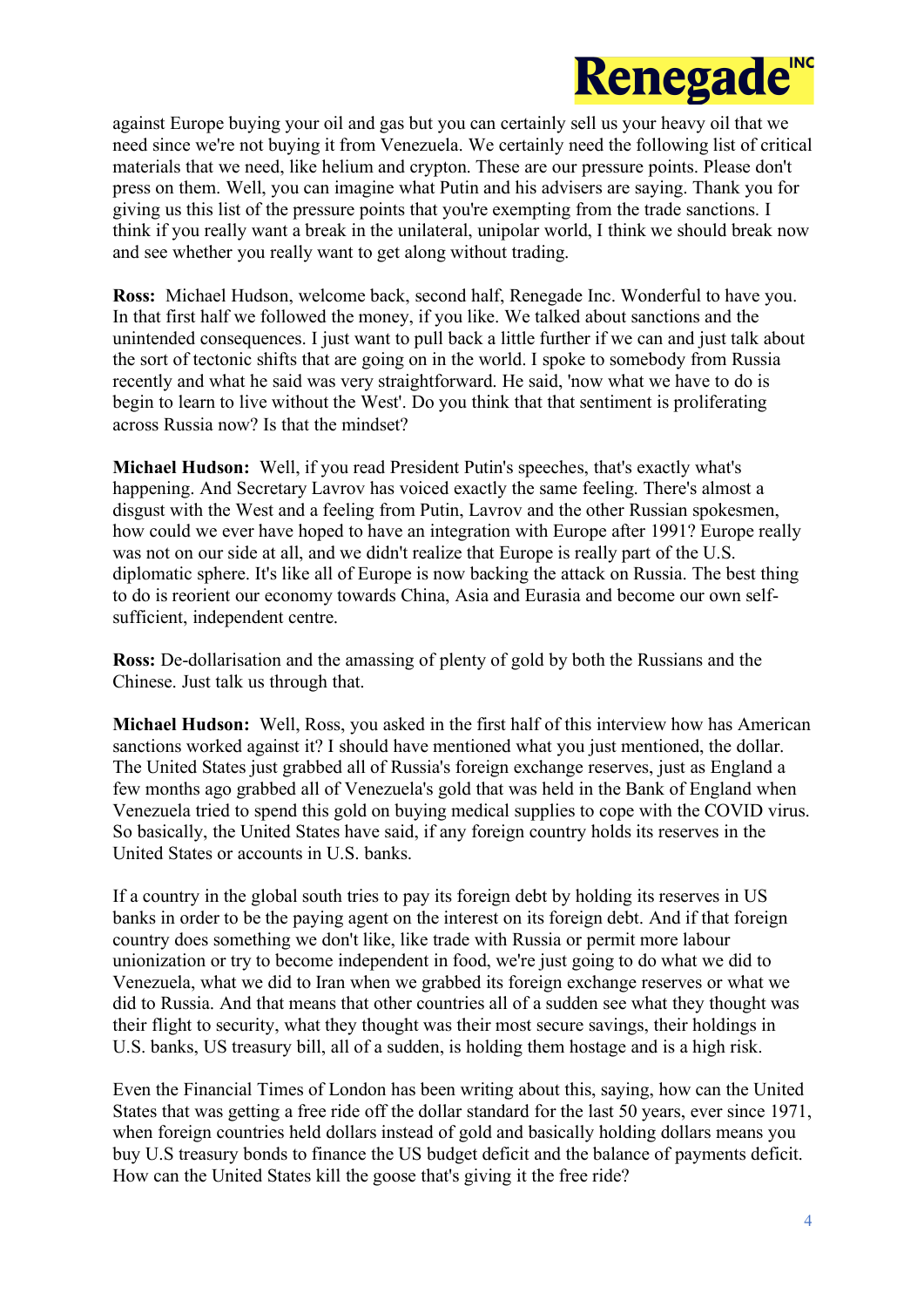

Well, the answer is that other countries can only move into gold and there's an alternative to the dollar because that's something that all the countries of the world have agreed upon is an asset, not a liability. If you hold any foreign currency, that currency is a liability of a foreign country, and if you hold gold, it's a pure asset. There's no country that can cancel it. The Americans can't cancel Russia's gold supply that's held in Russia, although it can grab Russian gold supply if it were to hold it in the New York Federal Reserve Bank or the Bank of England. So other countries are not only moving to gold, Germany is bringing its gold back from New York, the Federal Reserve, in aeroplanes back to Germany.

So it'll have its own gold just in case German politicians would do something the United States didn't like and the United States would simply grab Germany's gold. The United States sanctions, and it's especially it's grabbing on foreign reserves, has started a war that is dividing the world between the West and Eurasia.

**Ross:** A technical part to all of this because let's face it, it is an information war and it's also an economic war, is the FIRE sector that you point out - the financial, insurance and real estate sector. Is it that they want to continue the exorbitant privilege of credit creation, because ultimately, if you think about gold, there's no counter-party risk? Gold is gold and it has been for millennia. Far from being a barbarous relic, by the way now, people are starting to realize the intrinsic value, especially as crypto falls apart. Can you just talk a little bit about this, the FIRE sector wanting the exorbitant privilege of creating credit?

**Michael Hudson:** This is really what the new world division and global fracture is all about. You're right, Ross. If you look after World War One, the American fight against Soviet communism, was basically a fight of industrial capitalism against the threat of socialism. But after 1991, and especially in the last two decades, America deindustrialized.

So the fight is not by industrial capitalism against countries pushing their labour up. It's a fight of neoliberalism against industrial capitalism or socialism abroad. It's against industrial capitalism evolving into socialism. It's a belief that, well, now that America's be industrialized, how is it going to control the world economy? Well, it'll control it through a financial means. By being the creditor and foreign countries debt payments to America will enable it to make its military payments abroad and finance its trade deficit. But also, America's purchase of key natural resources will give it natural resources when its purchase of takeover of real estate is going to essentially make the United States the landlord class and monopoly class, that medieval Europe had to hold the rest of the population in serfdom.

That basically is the American strategy of neoliberalism fighting against countries that reject privatization and financialization of their economy, and specifically financialization under the control of U.S. banks, U.S. private capital and allied satellite banks and capital from England or France or Germany. This is exactly the fight. Will banking and finance control the world economy or will other countries try to build up their own economies through labour and tangible capital formation?

**Ross:** Where do you stand on that? And I'm only asking you to predict the future, Michael. How do you think this plays out? Because the way you've depicted it is the rent seekers, the neoliberal rent seekers on one hand, and there are value creators on the other. And by the way, those two things don't sit very well together, as we know. How does that play out?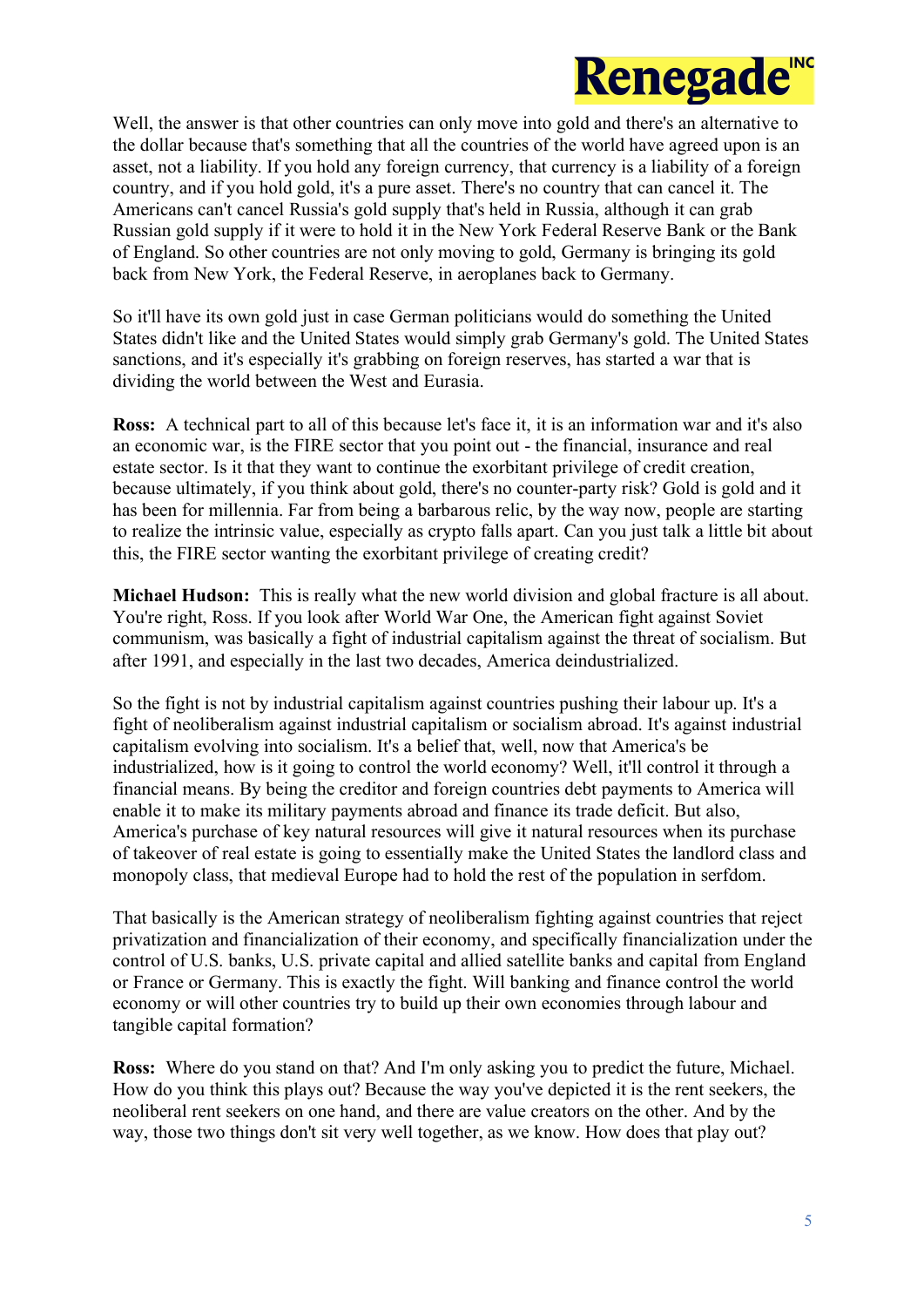

**Michael Hudson:** Even though the United States is the largest debtor economy in the world, it's a creditor vis-a-vis the global south and other countries and it uses its creditor position to take over their natural resources, real estate, oil and gas, mineral rights and public utilities and natural monopolies and that are being privatized in government infrastructure. It's becoming basically the landlord monopoly class of the entire world. That's the U.S. strategy, and that's the key to why the world is fracturing globally.

And in the past, the global south countries were unable to fight against this tendency in the 70s and 80s with the Vendome conference on. But now that China and Russia threatened to be a self-sufficient core in Eurasia, this is the great threat to the American dream of becoming a landlord and financier of the world.

**Ross:** How do you think this pans out?

**Michael Hudson:** Well, the question is whether the United States is if we can control the world, who wants to live in a world like that, let's blow it up. The question is whether the United States will actually go to war. The only lever that it has left is to drop bombs and to destroy and make the world look like Ukraine. So, from the U.S. point of view, Europe's future and Eurasia's future is the Ukraine.

Look at what we will do to you if you don't follow our policy. America has just moved al Qaeda very heavily in the Ukraine to sort of repeat in Ukraine and Europe what it was doing in Syria and Libya. And the United States says this is what we can do. What are you going to do about it? Do you really want to fight? But the rest of the world, certainly China and Russia says, 'well, we're ready to fight'. So there is no telling what it will do. And it comes down to personalities. Putin has said, well, do we really want to live in a world without Russia? If the United States is to attack us, we might as well end the world. The United States says, Do we really want to live in a world that we can't control? If we're not completely in control, we feel very insecure and we're going to blow up the world. So you have this countervailing position in a world where all the arms control has been dismantled by the United States in the last few years. The United States has withdrawn from all of the agreements that Russia and China have tried to promote. And Europe is standing by and apparently is willing to be the sacrificial lamb in all of this as Ukraine is being the sacrificial lamb. So the United States and Russia say, 'let's fight to the last European'. And Russia initially didn't want that because it was hoping that Europe and Russia would have a mutual gain in trade and investment relationships. But now it doesn't feel that way.

And there may be a proxy war between the United States over the European economy, not necessarily bombing Europe, but trade sanctions, energy sanctions, the kind of disruption that Europe is going to be seeing in the next year is if it loses Russian oil and gas and minerals and also, I think Chinese exports.

**Ross:** Is there a moment where cooler heads prevail and suddenly the West and other places realize that they're dependent from a food security point of view, from an energy security point of view that we are dependent? And is there a moment at that point that you can thaw a frozen conflict by saying, actually, if we both meet, we just take a step toward each other, actually, we can do something in a collaborative way? Now I get what you've said throughout the rest of the programme, and I give this a percentage possibility of about three percent, but isn't there a strategy to say, actually, we've had all the grandstanding, we've had all the brinkmanship, we should now sit around the table and try and work something out?